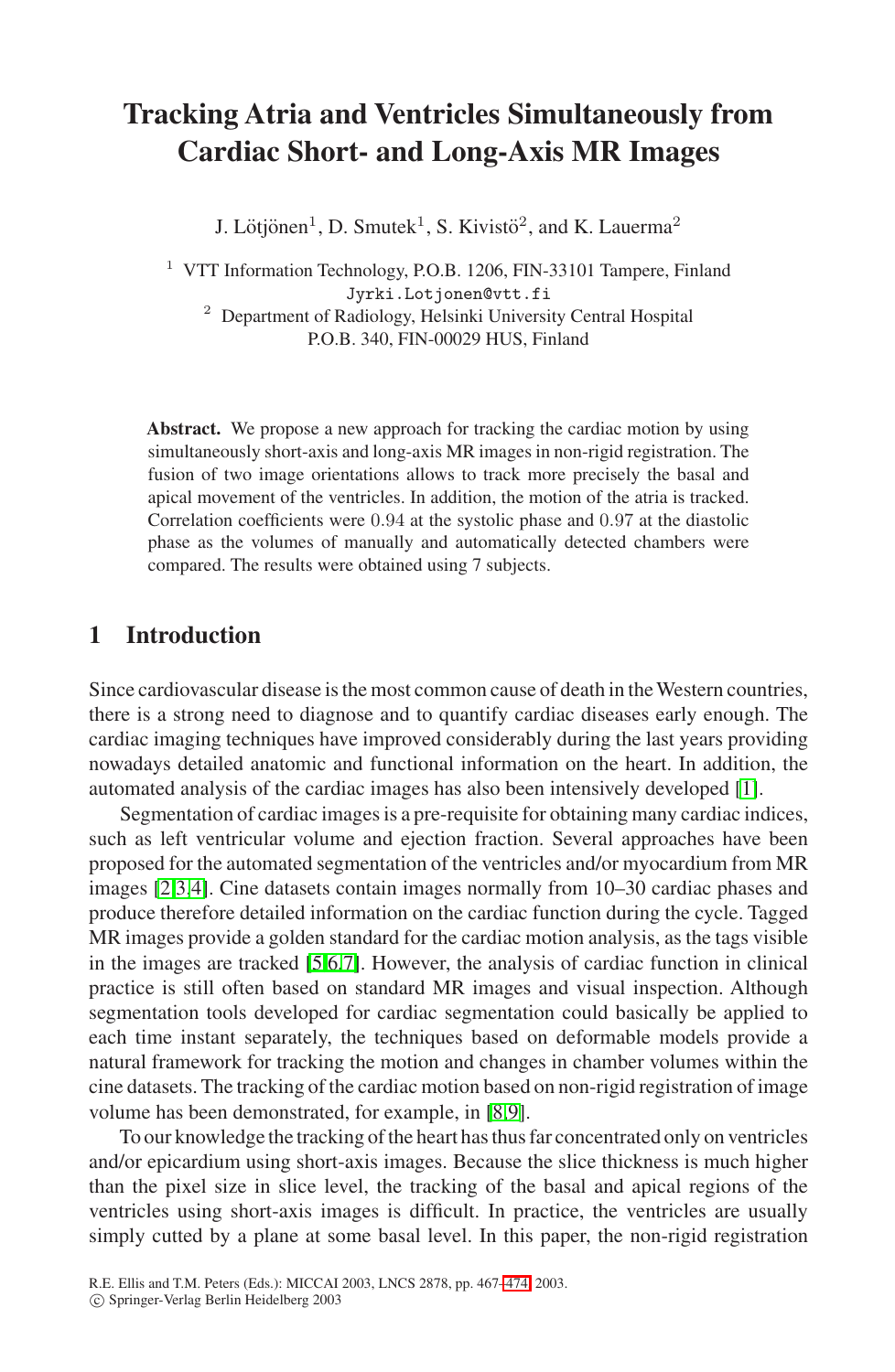<span id="page-1-0"></span>algorithm [\[9\]](#page-7-0) was extended to track simultaneously short-axis (SA) and long-axis (LA) images. The LA images provide comprehensive information especially on tracking the movement of the basal and apical regions of the ventricles in the heart's long-axis direction. In addition, the atria were tracked during the non-rigid registration.

## **2 Methods**

## **2.1 Materials**

Seven healthy adults were studied. They were scanned using a 1.5 T Siemens Magnetom Vision imager (Siemens, Erlangen, Germany) at the Department of Radiology in Helsinki University Central Hospital (HUCH). During imaging sessions SA and LA cine images were acquired using a standard imaging protocol adopted for cardiac patients in HUCH: SA images contained ventricles from valve level until the level where the apex was still visible, and LA images contained atria and ventricles. In practice, a slight tilt compared to the standard LA view is used in HUCH in order to get the mitral and tricuspidal valves to the same image slice. The pixel size was  $1.4 \times 1.4$  mm for the SA and LA images. The slice thickness was 7 mm for the SA images and 7 mm for the LA images. The corresponding values for the slice separation were 15 mm and 10 mm. The number of slices varied from 4 to 8 depending on the size of the heart. From 22 to 30 time points were taken for each section with a repetition time of 33 msec.

## **2.2 Segmentation**

Atria, ventricles and epicardium were manually segmented from the images. A software tool designed for interactively making 3-D deformations was used. With it a triangulated surface model was registered manually and non-rigidly to edges in the SA and LA volumes. A segmentation result for one subject is shown in Fig. [1.](#page-2-0)

The SA and LA volumes were interpolated isotropic using a shape-based interpolation algorithm before segmentation [\[10\]](#page-7-0). Thereafter, the prior model was manually deformed to the SA volume. After finishing the deformation in the SA volume, the deformed model was transformed to the co-ordinate system of the corresponding LA volume and the matching was continued in the LA volume. The deformed model was transferred iteratively between the volumes until no deformations were needed. The procedure used is shown in Fig. [2.](#page-2-0)

The rigid transformation, **f**, used to transform the model from the SA volume to the LA volume  $(f^{-1}$  from LA to SA) was extracted from image file headers which contained the orientation and the position of the slices relative to the patient's anatomy. In practice, eight points were chosen from the corners of the SA volume (cube) and their co-ordinates in the LA volume were defined based on the header information. Thereafter, a markerbased registration approach, i.e. the approach that minimized the distance between the corresponding points in the SA and LA volumes, was used to define translation and rotation.

Because all images were obtained at breath hold, we detected differences in the position of the heart between the breath holds. If the differences were not corrected, the transformation derived from the image headers would not not produce good results. In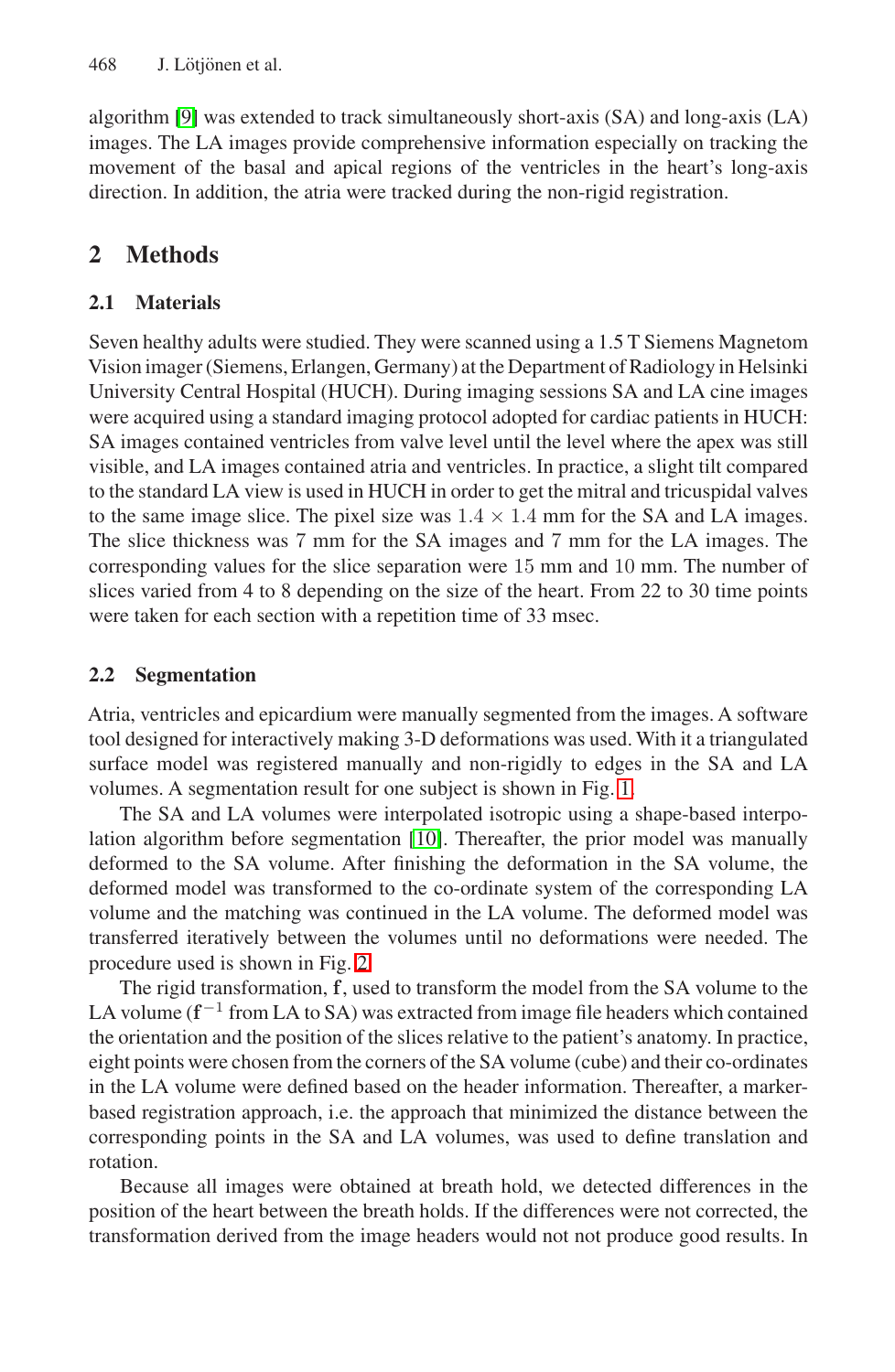<span id="page-2-0"></span>

**Fig. 1.** A segmentation result for one subject shown on a few slices. A triangulated model has been superimposed on the SA volume (the top row) and on the LA volume (the bottom row). The rigid transformation **f** was used to transfer the model to the co-ordinate system of the LA volume.



**Fig. 2.** Segmentation flow-chart.

this study, the differences were detected and corrected separately in each image volume. Image sets orthogonal to original slice orientation were generated and the slices were moved manually, if any abnormal discontinuities were detected in structures. The slice misalignments were corrected from five subjects.

#### **2.3 Non-rigid Registration**

In this paper, SA and LA volumes were registered non-rigidly simultaneously to different time instants. Formally, the source volumes  $S_1(x, y, z)$  and  $S_2(x, y, z)$  are registered to destination volumes  $D_1(x, y, z)$  and  $D_2(x, y, z)$ , respectively. The objective of non-rigid registration is to find an optimal transformation **T** for aligning the source volumes to the destination volumes. The transformation is determined by maximizing a similarity measure between the volumes.

**Similarity Measure.** Normalized mutual information (NMI) was used as a similarity measure between the volumes  $S_i$  and  $D_i$  [\[11\]](#page-7-0). The NMI is defined as:

$$
I(S_i, D_i) = \frac{H(S_i) + H(D_i)}{H(S_i, D_i)},
$$
\n(1)

where  $H(S_i)$  and  $H(D_i)$  are marginal entropies and  $H(S_i, D_i)$  a joint entropy of the volumes  $S_i$  and  $D_i$ .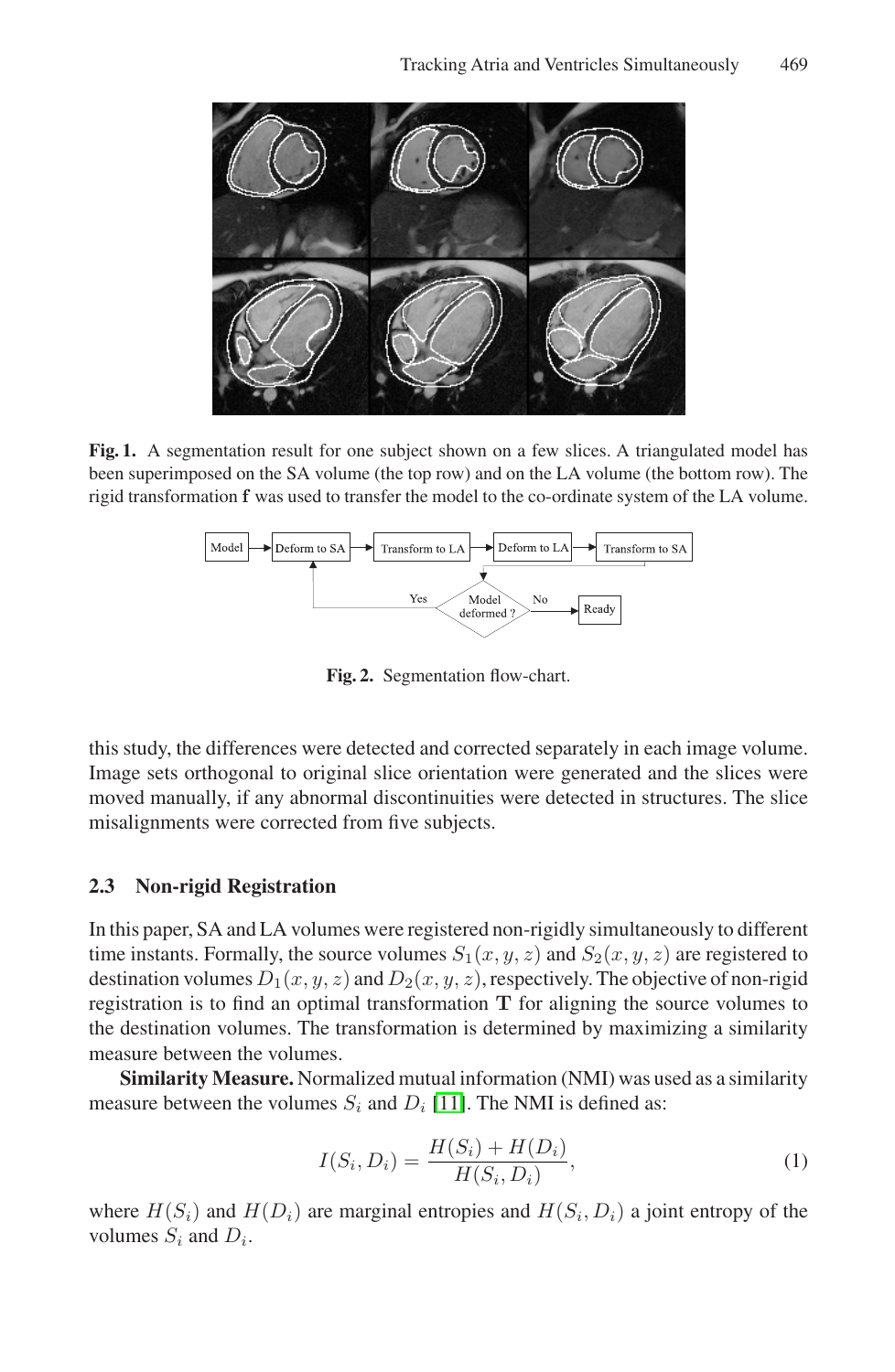<span id="page-3-0"></span>

**Fig. 3.** The left and the middle columns show two orthogonal slices from the SA volume and the transformed LA volume, respectively. The right column shows the mask used in computing the NMI. ö

A combined similarity measure is defined as:

$$
I = I(S_1, D_1) + I(S_2, D_2). \tag{2}
$$

The computation of the measure is not straightforward during the non-rigid registration, because the orientation and the position of the SA and LA slices are not the same. If the non-rigid transformation **T** was defined for the SA volume, it should be rigidly registered using the rigid transformation, **f**, in order to get the transformation in the LA co-ordinates. Making this transformation during the non-rigid registration would be very time consuming. Therefore, the LA volume is converted to the SA co-ordinates by the transformation **f** <sup>−</sup><sup>1</sup> before the non-rigid registration. The operation decreases the quality of the LA images but it was considered acceptable compared to decrease in the computation time.

After transforming the LA volume to the SA co-ordinates, all transformed LA voxels are not inside the SA volume. Therefore, empty (black) slices were added to the SA volume above the basal slice and below the apical slice in order to get all LA voxels inside the SA volume. Fig. 3 represents two orthogonal slices from the SA volume (the left column) and from the transformed LA volume (the center column).

The empty slices added should not be included in computing the NMI. Therefore, a mask was used to choose the voxels from the SA and LA volumes for the NMI computation, represented by the right column in Fig. 3. Both SA and LA voxels under the white color are used in computing NMI while only LA voxels are used for the light gray and only SA voxels for dark gray. The voxels under the black color are not encountered for the NMI. The reason for the round structures in the mask is explained in Section [2.4.](#page-4-0)

The combined similarity measure including the mask and the transformed LA volume is defined as: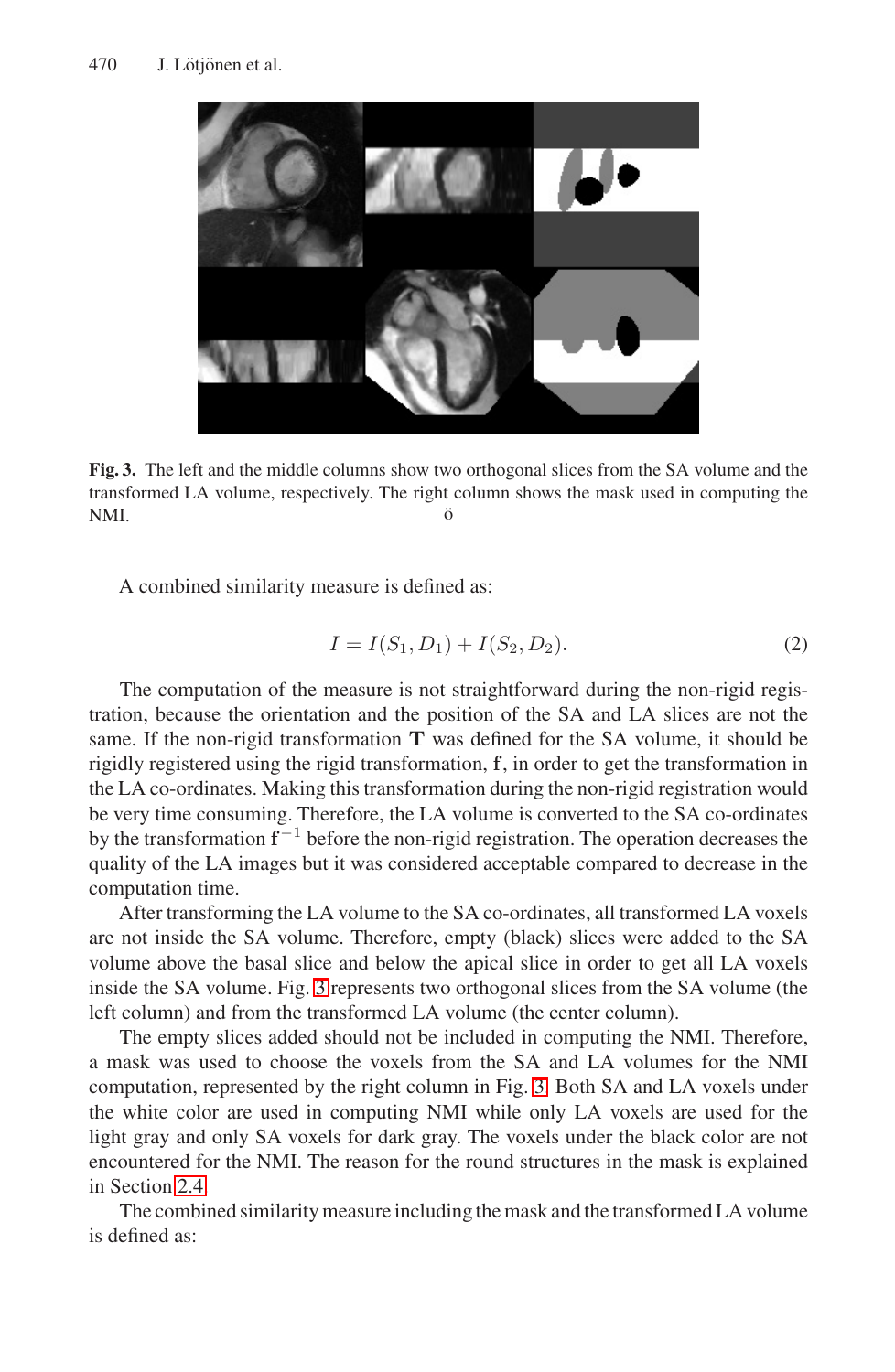$$
I = I_{M_1}(S_1, D_1) + I_{M_2}(S_2^*, D_2^*),
$$
\n(3)

<span id="page-4-0"></span>where  $M_i$  represents the mask for the volume i and the superscript '\*' stands for the transformed volume, i.e. the volume one is assumed to be the SA volume and the volume two the LA volume.

**Volumetric Deformation.** The non-rigid registration of volume data was done by using the deformation sphere approach [\[9\]](#page-7-0). The approach is shortly summarized.

In the deformation sphere framework, the transformation is applied only to voxels or data points inside a sphere. The transformation vector **u** inside the sphere is defined as:

$$
\mathbf{u} = \frac{e^{-k\frac{(x-c_x)^2 + (y-c_y)^2 + (z-c_z)^2}{r^2}} - e^{-k}}{1.0 - e^{-k}} \mathbf{U},\tag{4}
$$

where k is a user-defined parameter (here 2.0),  $(c_x, c_y, c_z)$  is the location of the sphere<br>center x is the radius of the sphere (here from 30 yovels to 12 yovels) and II is the center,  $r$  is the radius of the sphere (here from 30 voxels to 12 voxels) and **U** is the vector in the center of the sphere. During the deformation, the location and the size of the sphere is varied. The location of the sphere (the center of the sphere) is randomly located to the surfaces of atria, ventricles and epicardium. However, as the transformation is volumetric, the transformation is not only restricted to object boundaries. At each location of the sphere, the optimal transformation vector **U** is defined, i.e. the vector that maximize the similarity between the volumes. In practice, the vector **U** is defined as follows:

$$
\mathbf{U} = \arg\max_{I} \{ \mathbf{p} + \mathbf{n}_p, \mathbf{p}, \mathbf{p} - \mathbf{n}_p \},\tag{5}
$$

where I stands for the NMI,  $\bf{p}$  is the location of the sphere's center and  $\bf{n}_p$  is the normal vector of the surface (atrium, ventricle or epicardium) at location **p**. A high number of spheres (a few thousands) are sequentially applied to the data during the deformation. The coarse-to-fine approach was used: the size of the sphere is gradually decreased during the iteration.

#### **2.4 Volume Tracking**

The volume tracking was done as in  $[8,9]$ : the volume of time instant t was matched to the volume of time instant  $t + 1$ . The transformation  $\mathbf{T}_{0,t}$  from the time instant 0 to the time instant  $t$  can be computed from

$$
\mathbf{T}_{0,t} = \sum_{i=0}^{t} \mathbf{T}_{i,i+1}.
$$
 (6)

As the tracking protocol was developed and tested, the tracking of the valve level was problematic. Fig. [4.](#page-5-0)a shows the function of the mitral valve (indicated by an arrow) during three consecutive time phases at systolic phase. The detection of the border between the ventricles and the atria is clear when the mitral and tricuspid valves are closed. However, when the valves open, the tracking algorithm should not follow the valves as happens if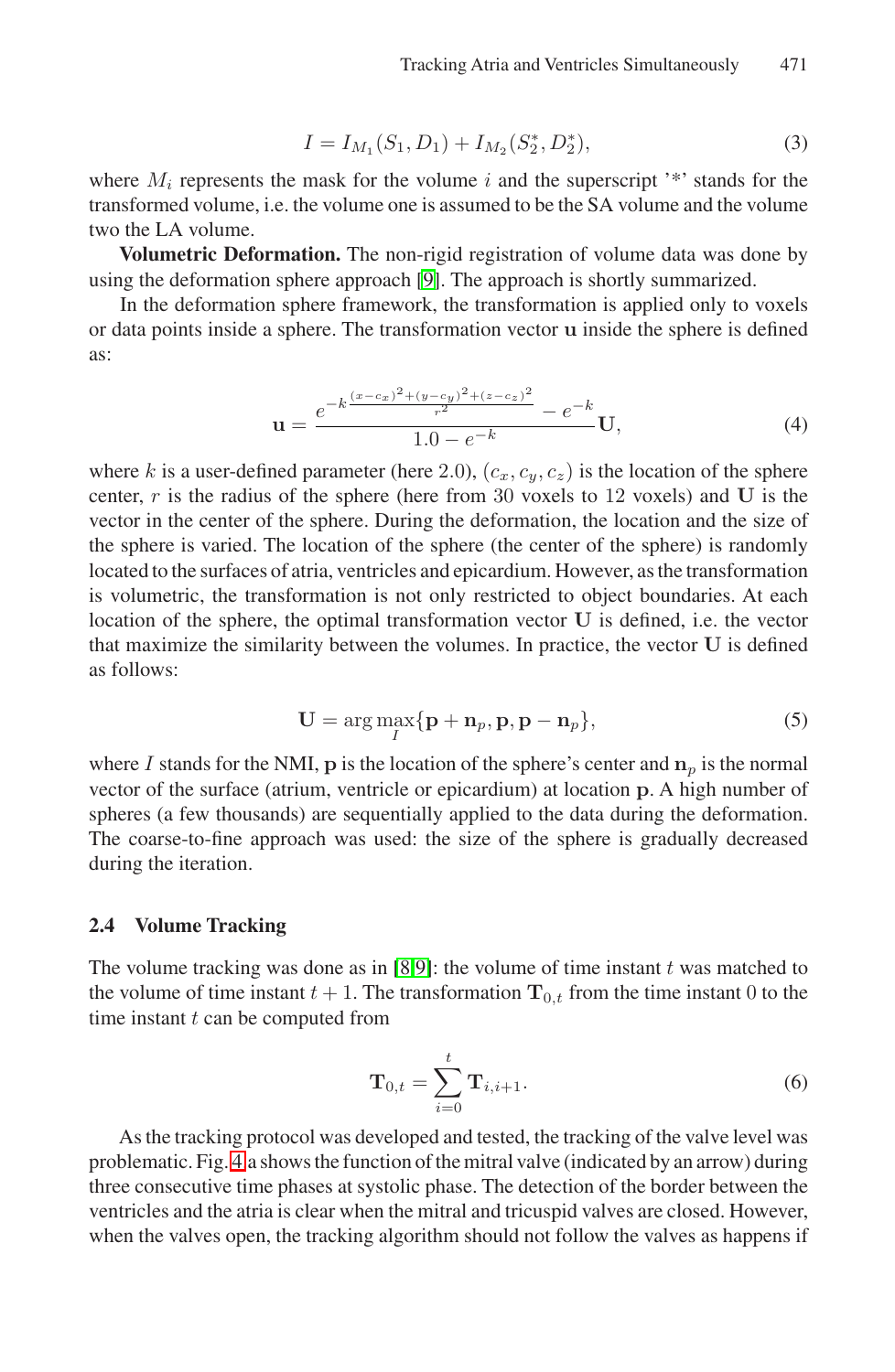<span id="page-5-0"></span>

**Fig. 4.** a) Three consecutive time instances during the systolic phase. The mitral valve is indicated by an arrow and the desired border between the left atrium and ventricle while the valve is open, by a line. b) The surfaces used in non-rigid registration.

the deformation is not regulated. It was decided that the border should be on the straight line between the most basal parts of the myocardium (indicated by a line in Fig. 4.a).

Two solutions were proposed to cope with the problem of opening valves: modification of the mask and modification of the surfaces of the objects of interest.

**Modification of the Mask.** Because the opening valves disturb the tracking algorithm, the valves were masked out from the volume data. In practice, the user placed manually ellipsoid shaped surfaces near both valves at the time phase  $t = 0$  (the most diastolic phase) and deformed it manually to contain the valves using the same software tool as described in Section [2.2.](#page-1-0) Thereafter, the volumes inside the surfaces were deleted from the mask (black round regions in Fig. [3\)](#page-3-0). Because the transformation **T**, defined to the SA and LA volumes, was applied to the surfaces during the deformation, the interaction was needed only for the first time phase. As mentioned above, the valves disturb the deformation only while opening. Therefore, the masking of the valves was used only after the systolic time phase. In practice, in all studied cased the masking was started from the time phase 10 when the valves were still closed.

Because the resolution of the SA images in long-axis direction (orthogonal to the slice) is fairly poor compared to the LA images, the masking out of the basal regions of the myocardium from the SA images was also applied. The protocol described in the previous paragraph was used, i.e. the user manually placed ellipsoid shaped surfaces surrounding the basal parts of the myocardium (light gray round regions in Fig. [3\)](#page-3-0). The masking was started from the time phase 0.

**Modification of the Surfaces of the Objects of Interest.** As mentioned in the previous section, the deformation spheres were randomly placed only to the surfaces of atria, ventricles and epicardium. Because the tracking of the valves was not desired, parts of the surfaces near the valves were deleted. In practice, the triangulated surfaces were used, and triangles close to valves were removed. Fig. 4.b shows the surfaces superimposed on one slice after deleting the triangles from the valve region. Since the transformation is volumetric, the valve region is also transformed but based on the transformations applied in surrounding regions, i.e. the basal regions of the myocardium.

## **3 Results**

The comparison of volumes between manual and automatic volume tracking is shown in Fig. [5.](#page-6-0) The results are shown both for the systolic and diastolic phases. The diastolic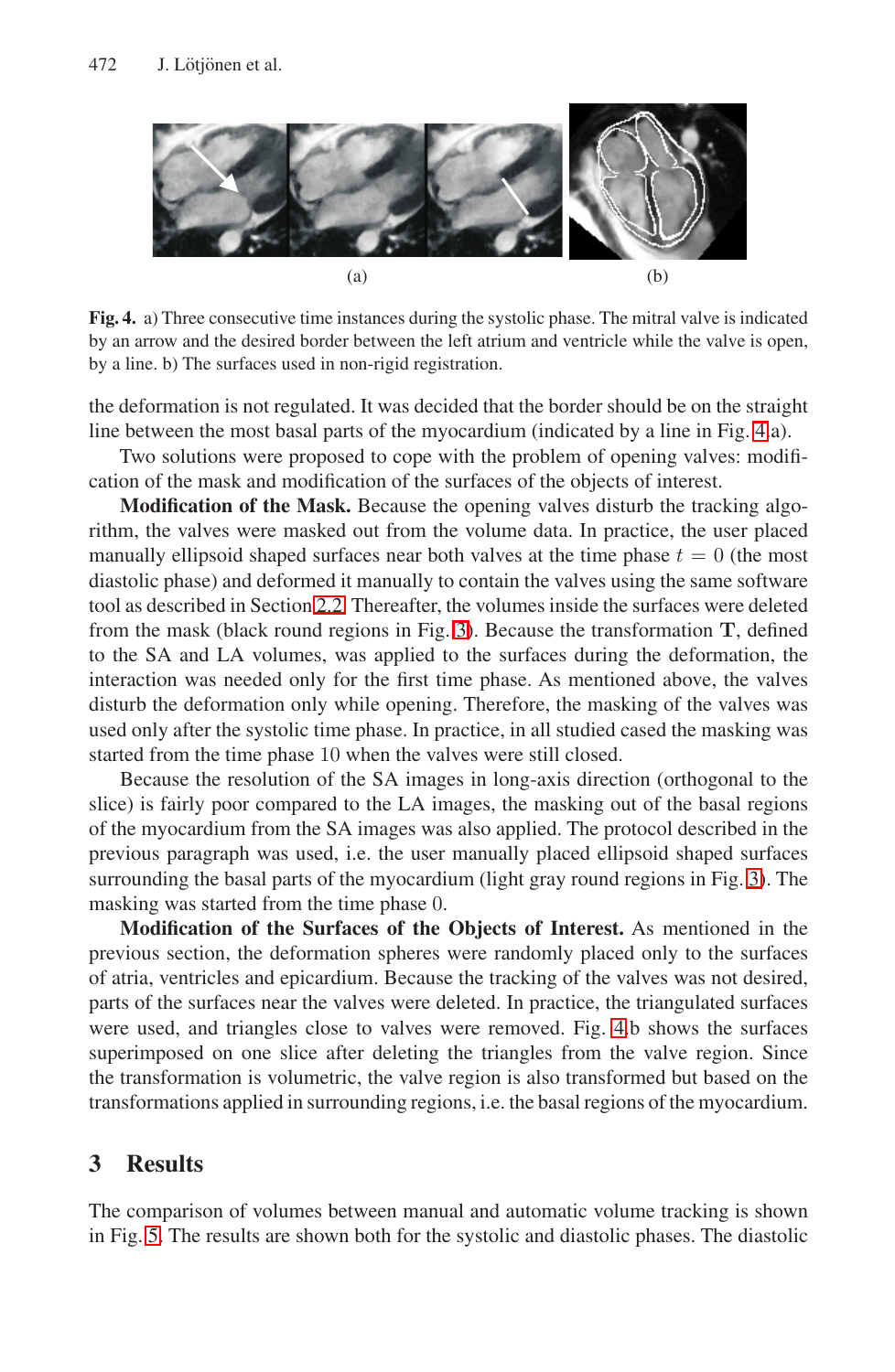<span id="page-6-0"></span>

**Fig. 5.** The comparison of volumes produced by manual and automatic segmentation at the systolic (left) and diastolic (right) time phases. The diagonal line demonstrates the perfect agreement between manual and automatic results.

phase contains cumulative error of all deformations from the diastolic phase ( $t = 0$ ) to diastolic phase ( $t = 22 - 30$ ). The cumulative error is, however, built up from signed contributions meaning that if, for example, no elasticity is allowed to the model, the error could be zero at the diastolic phase although the error was large in the systolic phase. The correlation coefficients were 0.94 and 0.97 at the systolic and diastolic phases, respectively. The computation time for registering 24 time phases was about two hours (5 minutes/registration) using a standard 2.0 GHz Pentium Workstation.

### **4 Discussion**

In this paper, a new approach was proposed to volume tracking of atria, ventricles and epicardium. The approach combined information both from standard SA and LA cardiac images. This made possible the tracking of the atria as well as the basal and apical regions of the ventricles.

A high correlation ( $r = 0.94 - 0.97$ ) between manual and automatic tracking was achieved. At the diastolic phase, the volumes of ventricles were underestimated and volumes of atria overestimated in each studied case. For the systolic phase this effect was not found. One reason for the bias at the diastolic phase was the problem of valve tracking, i.e. the basal level did not return always correctly to the original level (level at  $t = 0$ ). The approaches proposed in Section [2.4](#page-4-0) improved the accuracy considerably. In addition to the improvements in the algorithm, the data acquisition could obviously be optimized. However, the use of standard datasets is a srength as the clinical use of the method is considered.

Future work will concentrate on automating the manual steps of the protocol. In the current version, the first time phase was manually segmented and the modifications to the mask on the basal level were made manually. The misalignments of slices due to patient movement were also corrected manually.

**Acknowledgements** Research was supported by the National Technology Agency, Finland.